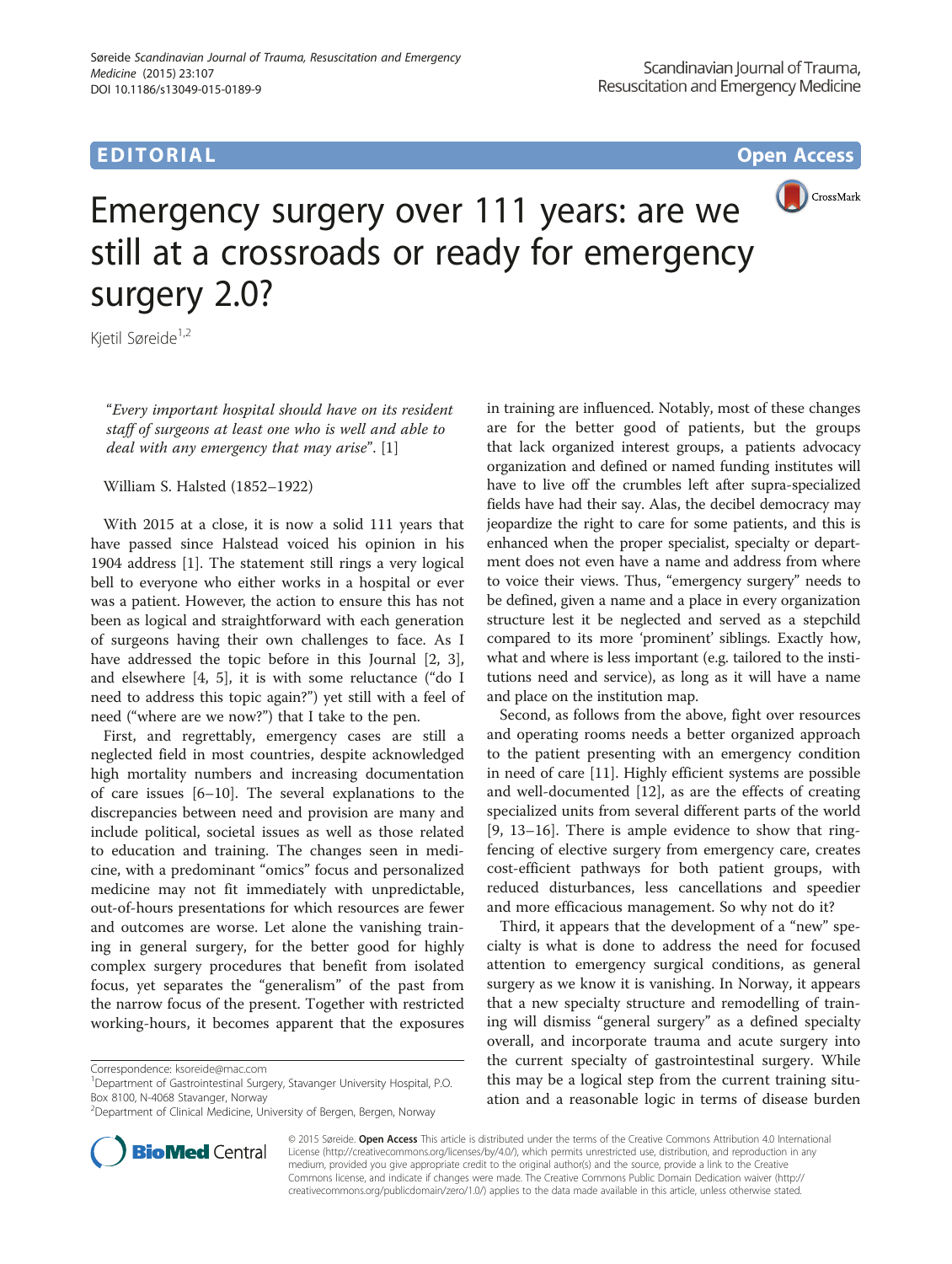<span id="page-1-0"></span>and exposure to conditions, it will require a restructured training approach in many aspects, including time, focused areas of training, procedures and hospital volume and population coverage. However, the exact form and content is yet to be chiselled and currently only a rough template appears in view. Notably, The European Union of Medical Specialists (UEMS) is now launching opportunity for Fellowship examinations in Emergency surgery starting April 2016 (prior to the ECTES 2016 conference in Vienna; see [http://www.uemssurg.org/divisions/emer](http://www.uemssurg.org/divisions/emergency-surgery/ebsq/how-to-apply)[gency-surgery/ebsq/how-to-apply\)](http://www.uemssurg.org/divisions/emergency-surgery/ebsq/how-to-apply). Successful candidates will achieve the title of Fellow of European Board of Surgery – Emergency surgery (FEBS/EmSurg). This is a step forward in standardizing curriculum and criteria across Europe.

Fourth, change in demography has already occurred, but will continue to heavily influence disease burden, workload and outcome in the years to come. The geriatric and multimorbid patient is known to every health care system, and these patients will increasingly present with emergency conditions and trauma. Diseases of age, including chronic organ dysfunction that worsens with acute on-set disease, will put a considerable burden on health systems and demand new ways of managing the patients [17, 18]. The age-specific incidences of acute disease and trauma – including fractures [[19\]](#page-2-0), perforated hollow viscus abdominal organs [\[20\]](#page-2-0) and ruptured abdominal aortic aneurysms [[21](#page-2-0)] – suggest that the numbers will increase even further in the near future.

Fifth, patients will have a greater say in the future, with greater need for openness and patient or next-of-kin inclusion in decision-making and the options available. This behoves an even greater experience-base, knowledge and skillset on behalf of the surgeon in charge to find the best solutions and tailor treatment to what is in the patient's best interest. Ethics will clearly be more prominently visible and a tangible topic throughout patients' care and we should learn to set a high standard.

Finally, we should focus on research in emergency surgery and trauma, both the quality and the quantity, as this is the fundament upon which we lay our decisions for optimal patient care. It is troubling to see the void of research into classical surgical themes such as appendicitis (e.g. what causes the disease in the first place?) [\[22\]](#page-2-0) or perforated peptic ulcers (so many patients, but so few trials!) [\[23](#page-2-0)], although clinical progress is being made and dogmas challenged (e.g. antibiotics as primary treatment for uncomplicated appendicitis) [[24\]](#page-2-0). The need for international collaboration is obvious and has many facets and opportunities beyond randomized trials that should be explored [[25](#page-2-0)]. One such project is the current ongoing GlobalSurg [\[26](#page-2-0)] that has recruited over 10,000 patients undergoing emergency abdominal surgery for which results will

soon be published. Also, this study is followed in its second form, the GlobalSurg2 focusing on surgical site infections worldwide.

Thus, there are new and exciting opportunities ahead for those interested to get involved in a highly challenging, diverse, yet rewarding area of medicine and surgery. Indeed, the whole concept of emergency surgery and trauma may be on of the most clinically interesting and academically rewarding areas in surgery for both the near and distant future. The bid is out, no go bite at it. Let us make Emergency general surgery 2.0 the service under which we all would want to receive care ourselves, be it as a severely injured or as an elderly with an acute surgical condition. Let us make Emergency surgery 2.0 work!

The author declares that he has no competing interests.

## Received: 1 December 2015 Accepted: 9 December 2015 Published online: 21 December 2015

- 1. Halstead WS. The training of the surgeon. Bull John Hopkins Hosp. 1904;15:267–75.
- 2. Soreide K. Trauma and the acute care surgery model–should it embrace or replace general surgery? Scand J Trauma Resusc Emerg Med. 2009;17:4.
- 3. Søreide K. Acute Care Surgery on the Scandinavian agenda. Scand J Trauma Resusc Emerg Med. 2007;15(2):66–7.
- 4. Bergenfelz A, Soreide K. Improving outcomes in emergency surgery. Br J Surg. 2014;101(1):e1–2.
- 5. Søreide K. Strengthening the trauma chain of survival. Br J Surg. 2012;99 Suppl 1:1–3.
- 6. Catena F, Moore F, Ansaloni L, Leppaniemi A, Sartelli M, Peitzmann AB, et al. Emergency surgeon: "last of the mohicans" 2014–2016 editorial policy WSES- WJES: position papers, quidelines, courses, books and original research; from WJES impact factor to WSES congress impact factor. World J Emerg Surg. 2014;9(1):14.
- 7. Symons NR, Moorthy K, Almoudaris AM, Bottle A, Aylin P, Vincent CA, et al. Mortality in high-risk emergency general surgical admissions. Br J Surg. 2013;100(10):1318–25.
- 8. Moller MH, Larsson HJ, Rosenstock S, Jorgensen H, Johnsen SP, Madsen AH, et al. Quality-of-care initiative in patients treated surgically for perforated peptic ulcer. Br J Surg. 2013;100(4):543–52.
- 9. Hsee L, Devaud M, Civil I. Key performance indicators in an acute surgical unit: have we made an impact? World J Surg. 2012;36(10):2335–40.
- 10. Catena F, Moore EE. Emergency surgery, acute care surgery and the boulevard of broken dreams. World J Emerg Surg. 2009;4:4.
- 11. Leppaniemi A. Organization of emergency surgery. Br J Surg. 2014;101(1):e7–8. 12. Leppaniemi A, Jousela I. A traffic-light coding system to organize emergency
- surgery across surgical disciplines. Br J Surg. 2014;101(1):e134–140.
- 13. Shakerian R, Thomson BN, Gorelik A, Hayes IP, Skandarajah AR. Outcomes in emergency general surgery following the introduction of a consultant-led unit. Br J Surg; 2015. doi[:10.1002/bjs.9954.](http://dx.doi.org/10.1002/bjs.9954) [Epub ahead of print].
- 14. Eijsvoogel CF, Peters RW, Budding AJ, Ubbink DT, Vermeulen H, Schep NW. Implementation of an acute surgical admission ward. Br J Surg. 2014;101(11):1434–8.
- 15. Beardsley CJ, Sandhu T, Gubicak S, Srikanth SV, Galketiya KP, Piscioneri F. Model-based evaluation of the Canberra Hospital Acute Care Surgical Unit: acute care surgery: a case of one size fits all? Surg Today. 2014;44(5):884–7.
- 16. Pillai S, Hsee L, Pun A, Mathur S, Civil I. Comparison of appendicectomy outcomes: acute surgical versus traditional pathway. ANZ J Surg. 2013;83(10):739–43.
- 17. Søreide K, Desserud KF. Emergency surgery in the elderly: the balance between function, frailty, fatality and futility. Scand J Trauma Resusc Emerg Med. 2015;23:10.
- 18. Søreide K. Emergency management of acute obstructed left-sided colon cancer: loops, stents or tubes? Endoscopy. 2013;45(4):247–8.